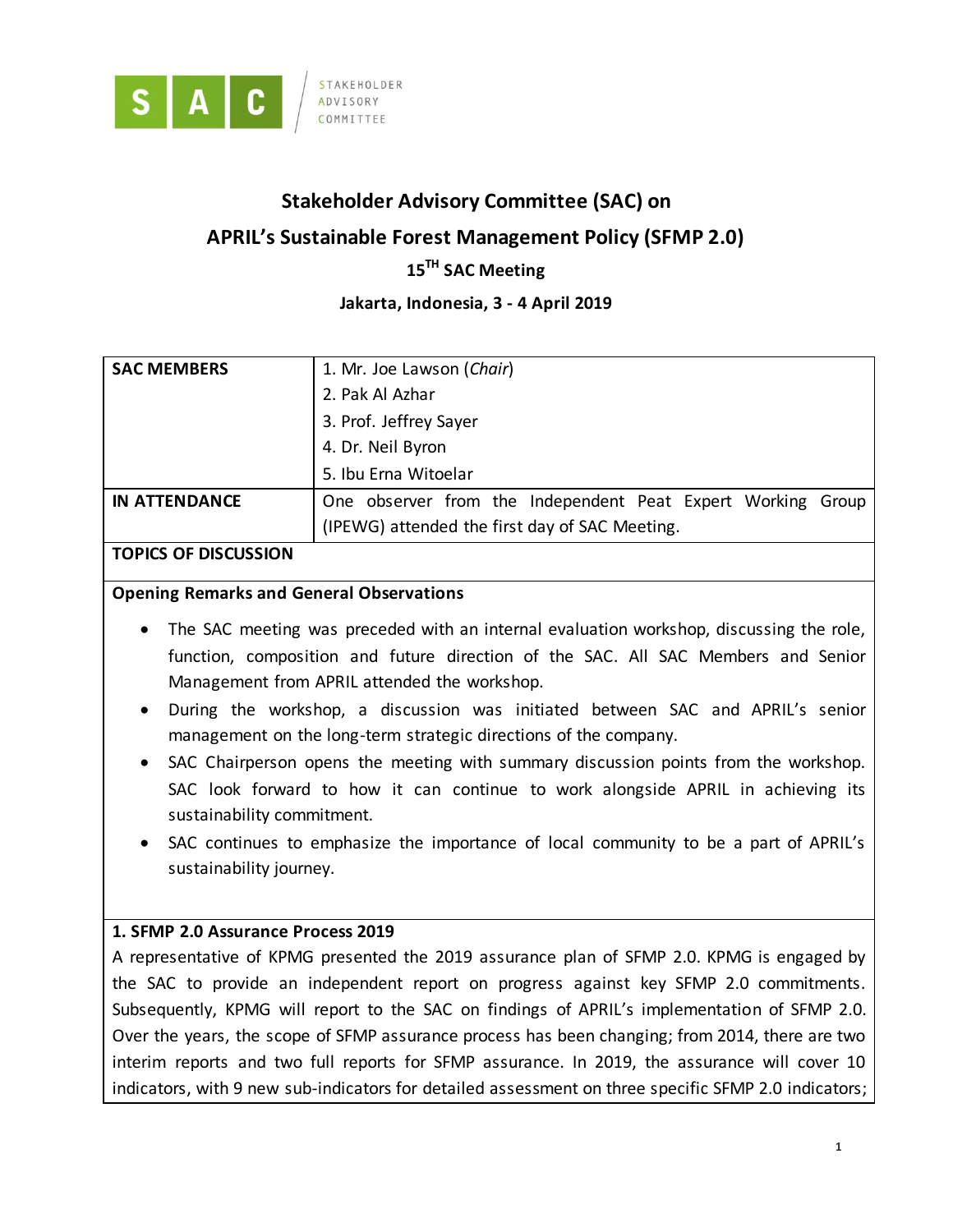

**STAKFHOLDER ADVISORY** COMMITTEE

this set of indicators was selected based on stakeholder priorities identified in prior stakeholder meetings and inputs, media coverage, and areas with APRIL action plans related to prior nonconformances and opportunities for improvement.

In February 2019, several activities for preparation of SFMP assurance process was done, including:

- planning visit by KPMG to select concession samples
- Online consultation by SAC to stakeholders to provide feedback on the assurance plan,
- Meeting between SAC and local stakeholders to select stakeholder representatives for the assurance process. As a result, two representatives were selected as observers and will join the site verification in April 2019. The two observers were also involved in SFMP assurance process last year.

APRIL explained to the SAC about the amount of resources that is dedicated every year to support the assurance process, and inquired about the level of details needed for the upcoming assurance process.

### **SAC Response**

- SAC recognizes the importance of community engagement in the assurance process, which can help increase local ownership and continuity of the assurance process.
- SAC acknowledges that the aforementioned community engagement can be done through a progression towards knowledge transfer and participatory monitoring by local stakeholders.
- SAC noted that the assurance process required enormous efforts from APRIL, and that there is an opportunity to increase the efficiency of the process. SAC underlines that the value of SFMP 2.0 assurance process outweighs the current costs.

### **2. IPEWG**

IPEWG recently held their 11th meeting in Pangkalan Kerinci on 25th – 27th March 2019. Two SAC members participated on this last IPEWG Meeting and shared their takeaways on the meeting. SAC viewed the opportunity of observing IPEWG meeting to be helpful in understanding better the progress and challenges of IPEWG. Moving forward, SAC would like to pursue a stronger collaboration with IPEWG as well as with other advisory board of APRIL (e.g. RER Advisory Board) which can be done through exchange participations on the respective board's meetings. Such involvement can enable knowledge sharing and stronger coordination and communications amongst the boards. An IPEWG representative also shared IPEWG views, which sees collaboration with SAC to be important especially to bring more multi-perspectives approach to the context of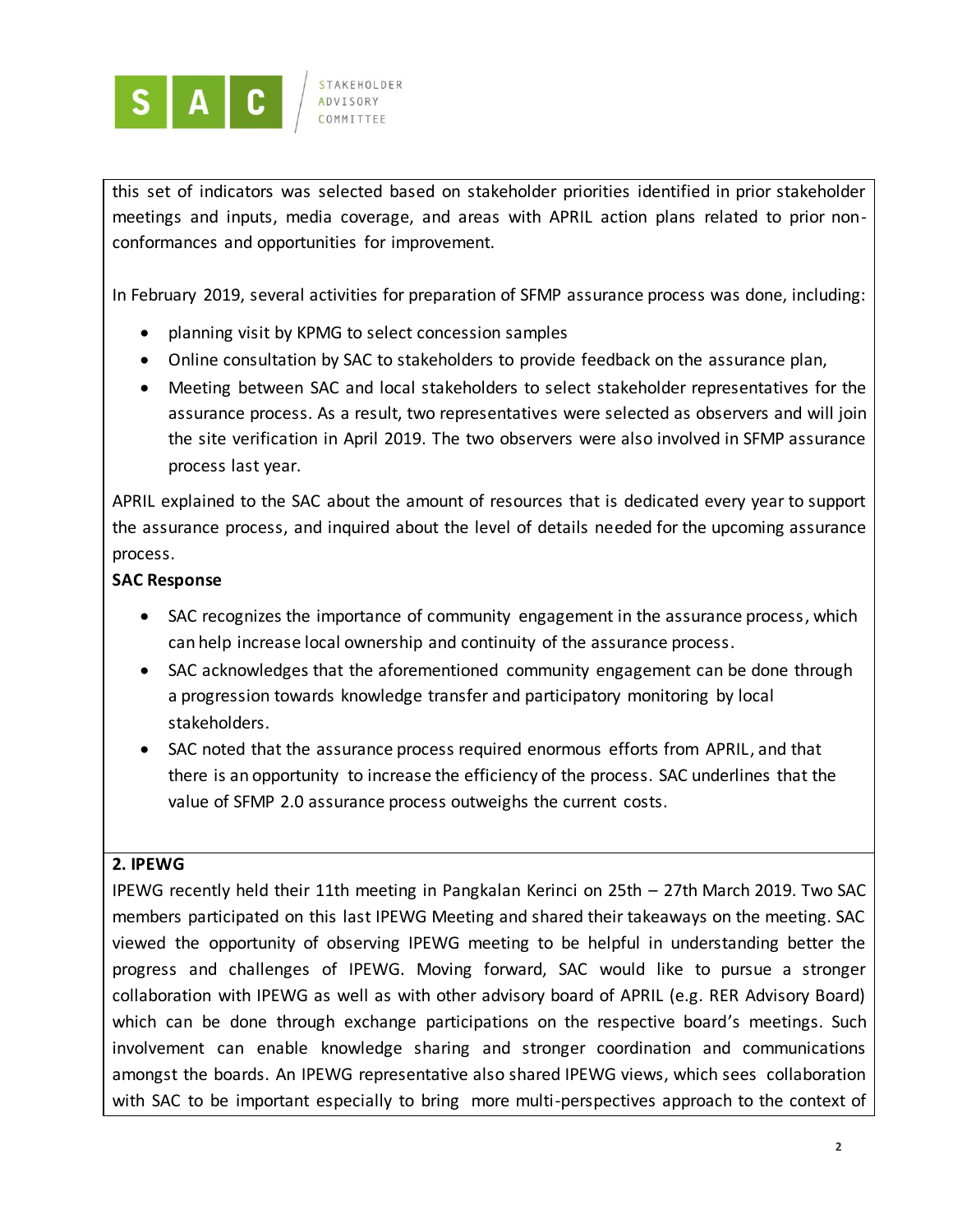

IPEWG's scientific approaches. IPEWG also sees the importance to bring the element of community into their scientific works on peatland.

SAC also acknowledge the importance of science in APRIL's work, as well as the importance of peat. SAC and IPEWG also agreed that engagement with community and with larger stakeholders can leverage the benefits of IPEWG's scientific. However, SAC recognized that to determine the outreach strategy for such engagement is challenging. With such recognition, SAC envisions its role for supporting understands that it can play a role in supporting IPEWG/s works.

Additionally, APRIL shared to the SAC on updates of IPEWG, including two new Indonesian members of IPEWG, who have been on board since the recent IPEWG Meeting as well as publication of subsidence paper on scientific journal, which used APRIL's peat subsidence data as the basis of the research.

# **SAC Response**

- SAC acknowledged that better communication and coordination, sharing of knowledge, joint meetings between SAC and IPEWG can be means of collaborative efforts in sharing of strengthening communication and coordination, knowledge sharing, and exploring solutions.
- SAC invites IPEWG to participate in the upcoming SAC Stakeholder Forum.
- SAC encourages IPEWG to share the results of their works to larger stakeholders.

### **3. Landscape Initiatives**

One representative from RER presented the key takeaways from Tanah Air Beta workshop on landscape initiative, which was held in Kerinci last January 2019. The workshop was hosted by RER and Tanah Air Beta. Based on this landscape initiative workshop, participants share their thoughts and inputs for APRIL/RER over three key areas: making Kampar as a learning landscape, applying science and practice in resolving conflicts and creating the space for change.

RER also presented the updates on Integrated Landscape Management Plan (ILMP) on Kampar Peninsula to SAC, explaining the current challenges and possible mechanism to demonstrate to Kampar stakeholders on the value of Landscape Approach and coordinating with relevant authorities.

Additionally, RER team also updated the SAC on RER's support to BBKSDA for the evacuation of the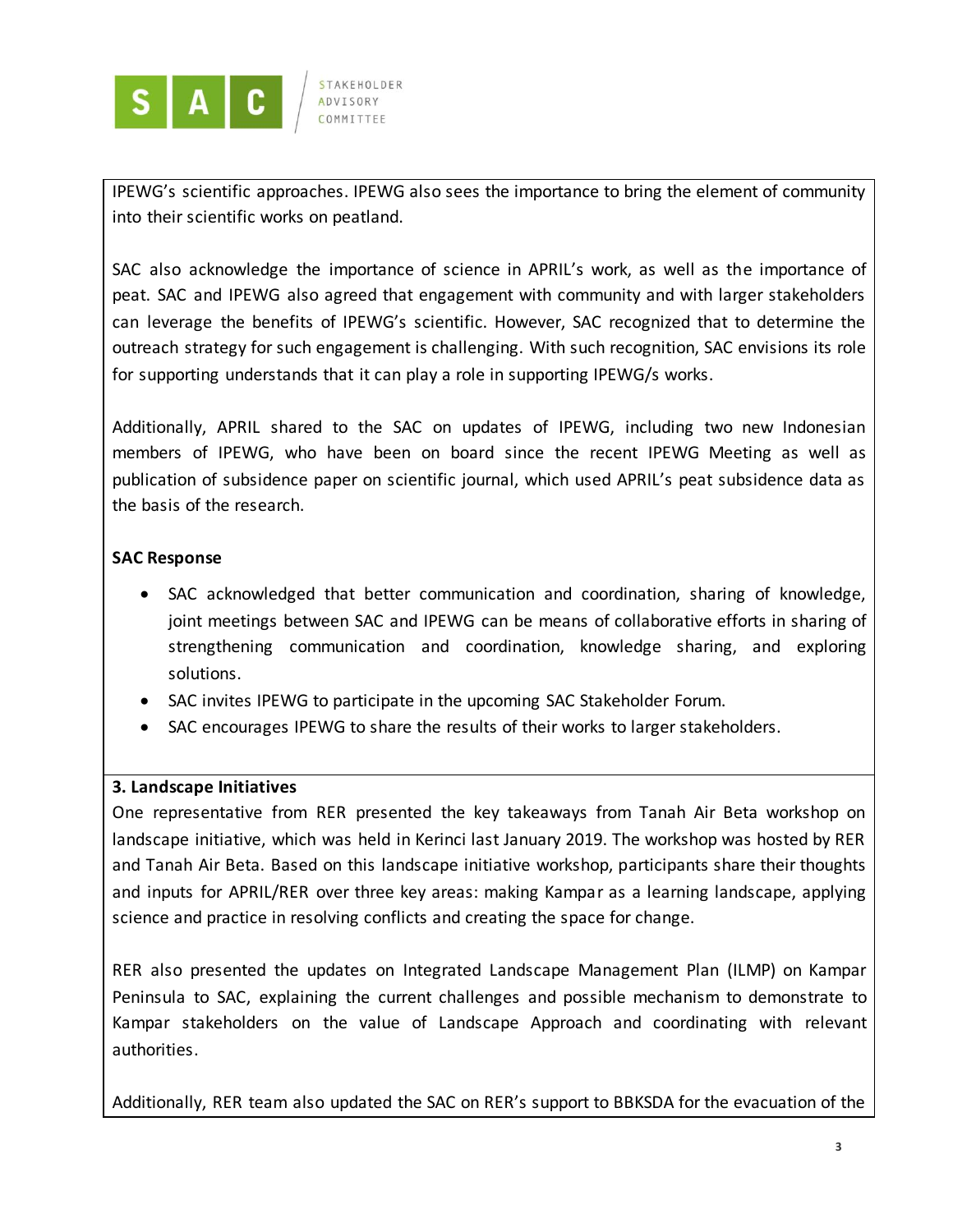

**ADVISORY** COMMITTEE

tiger. A brief chronology of the attempted tiger poaching was presented, which outlined the first sight of the tiger caught in snare by RER patrol team until the successful evacuation to PR-HSD in West Sumatra, and the collaboration between RER and BBKSDA for investigation and in supporting the rehabilitation of the tiger.

# **SAC Response**

- SAC appreciates the landscape initiatives conducted by Tanah Air Beta.
- SAC re-iterated that landscape process goes beyond jurisdiction boundaries. Therefore, SAC encouraged APRIL to engage with relevant governments when driving the landscape process.
- SAC commends RER supports and prompt actions in rescuing the tiger as well as in supporting the local government on further investigation

# **4. Conservation Forest Management Framework**

APRIL outlined its goal to develop an inclusive and sustainable conservation forest management framework that effectively protects, restores and enhances identified values and addresses APRIL's conservation commitments as implementing of the SFMP 2.0. The framework includes elements such as adaptive management; stakeholder engagement and collaboration; identifying threats, values and tradeoff; clarifying rights and responsibilities; and Information sharing and capacity building.

Necessary steps in building the conservation forest management includes Developing conservation forest map; Develop management matrix from HCV assessment; Develop draft conservation forest management plan and map; Apply conservation forest community engagement. Eventually the output of this process will be ownership of the framework at estate-level consisting of Conservation Management Plan, Action Plan and Monitoring Matrix, and Conservation Forest Action Map. To ensure landscape connectivity, APRIL is also including an analysis and monitoring of the surrounding 5 km radius area. This will identify critical external links to larger intact forest areas.

SAC inquired the community response during the engagement process, and APRIL explained community's low interest in engaging in a conservation effort. APRIL realized that it also needs to assist communities with market access, and engage them in collaborative map exercise. SAC ag rees that getting communities to be interested in projects takes a huge amount of work, and any involvement with communities must include socio-economic incentives to make it more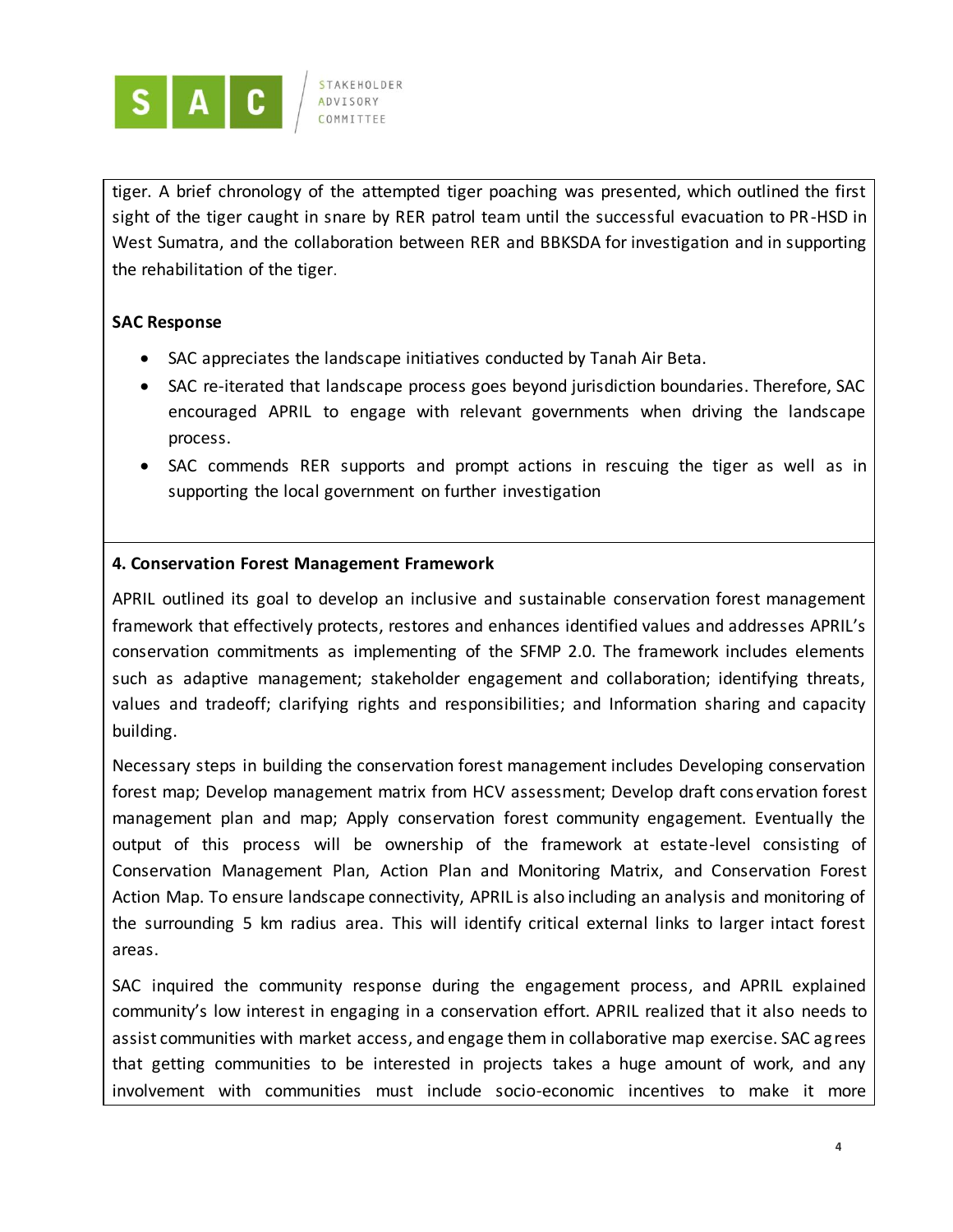

### sustainable.

APRIL explained that it would like to develop a wildlife atlas to keep track of wildlife spotted inside its concession. APRIL also updated the SAC on its HCSA progress, noting the village group's low interest in engaging with HCS model.

APRIL concluded the session with a request for approval on SFMP 2.0 addenda, referencing specific standards in the commitment to protection of rare, threatened, and endangered species.

### **SAC Response**

- SAC recommends APRIL to encourage social-economic incentives for community to be part of the conservation forest management program
- SAC strongly supports the idea of APRIL to bring into species conservation expertise to help developing the wildlife atlas.
- Endorsement of SFMP 2.0 Addenda on adding specific reference for the species conservation.

### **5. Supplier Compliance**

APRIL opened the session by updating the number of suppliers it currently has, which is similar from the last time it updated the SAC during the SAC meeting. APRIL confirmed that the list of suppliers is the same as the list available at APRIL Dashboard. To strengthen relationship and gaining trust and support of SFMP 2.0 commitments, APRIL invited its Open Market Suppliers to visit Pangkalan Kerinci, where APRIL's pulp and paper mill operates. 8 out of 10 suppliers have completed the visit. The visit includes visiting to APRIL's pulp and paper mill but also discussion on APRIL's sustainability journey and why APRIL is doing it. APRIL also explained about SFMP 2.0 compliance, which goes beyond wood sourcing but also community relationship. APRIL shared about its best practices of community engagement fire prevention program, FFVP. It encourages suppliers to be a member of FFA.

APRIL shared that a few of its suppliers has started communicating publicly about its internal sustainability policy, which is a positive indicator of the company's seriousness in its commitment. SAC inquires the dynamic between APRIL and its Open Market suppliers following the visit. APRIL shared that the suppliers understand the importance of APRIL's sustainability commitments as they witness APRIL's operational scale and understanding stakeholders demand.

SAC inquires whether the suppliers received similar sustainability demands from its other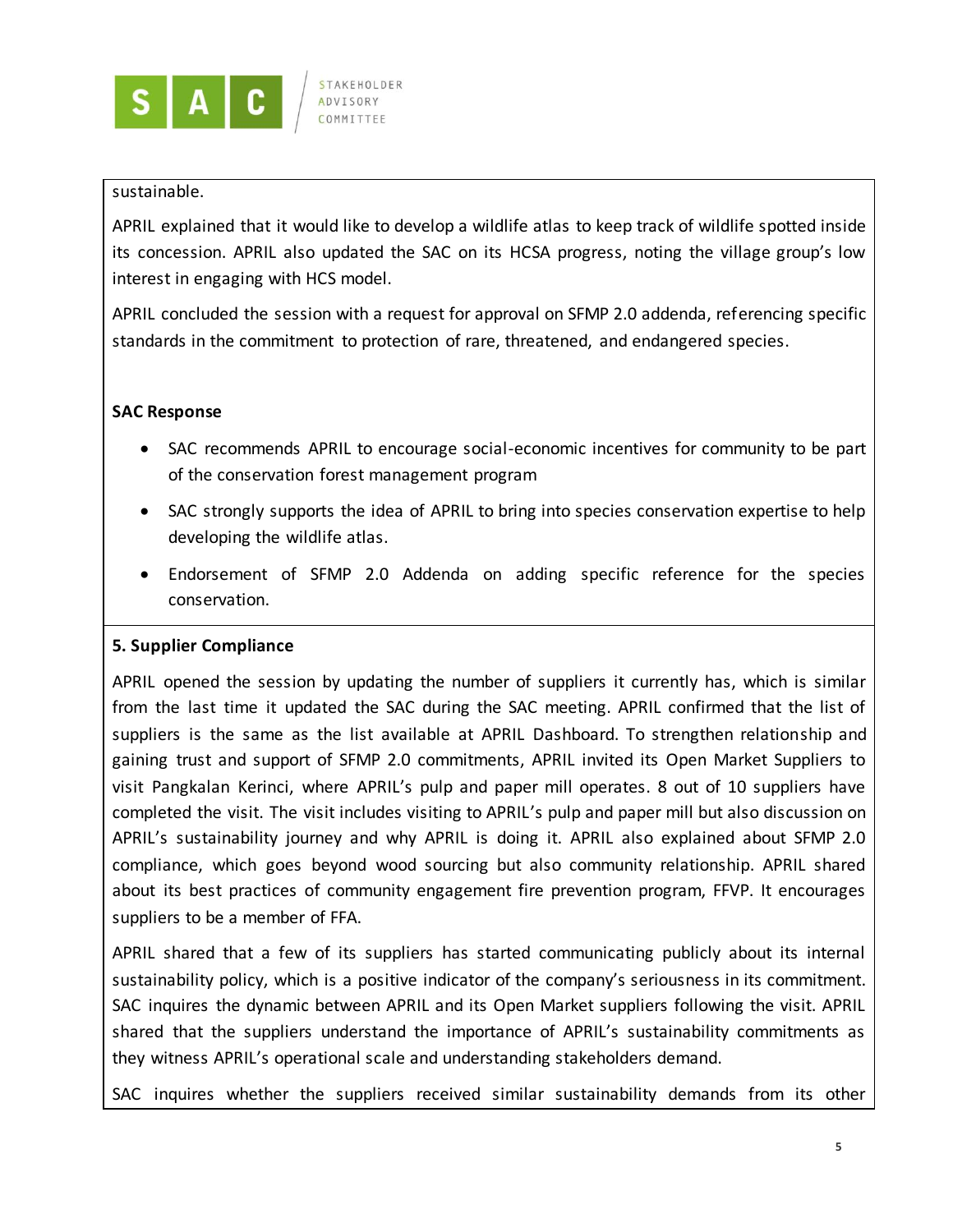

ADVISORY

customers. APRIL responded that other customers are also demanding similar commitment but APRIL's request remains the most detail. APRIL informed that it plans to have supplier visit every year for getting stronger commitment from suppliers.

# **SAC Response**

- SAC commends APRIL's effort for improving its supplier engagement in implementing SFMP 2.0, and acknowledge the challenge of continuous engagement for positive influence or exclusion altogether when commitments are not being met.
- SAC encourages APRIL to continue increasing awareness of sustainability commitments to its suppliers, and continue with supplier engagement until it reaches all suppliers

# **6. APR**

APR shared an overview of the global fiber demand, highlighting the growing trend of viscose. For 2019, it will continue to prioritize three pillars of APR sustainability including pulp sourcing, clean manufacturing and stakeholder engagement. This policy ensures that its operations are guided with strong sustainability guidelines and commitments. APR acknowledged the importance for emphasizing on "Everything Indonesia" as APR is the only company having the capability to engage from plantation to fashion, and wants to be an active partner in supporting the growth of Indonesia's textile industry and Industrial 4.0 roadmap.

APR reminded the SAC of its Sustainability Policy, encompassing three pillars; Pulp Sourcing, Clean Manufacturing and Social Stewardship. This policy ensures that its operations are guided with strong sustainability guidelines and commitments. APR also shared about its certification timeline for the year 2019-2020, including ISO, OEKO-TEX, USDA Biobased, EU Ecolabel, and Higg Index.

APR closed its session by highlighting important events that happened in 2018, including visit by Indonesia's Ministry of Industry, Designer's Workshop, Stakeholders consultation with NGOs, customer and communities, and commissioning of APR in December.

# **SAC Response**

- SAC commends APR and its efforts to establish partnerships with important stakeholders, including designer associations, government bodies, and NGOs
- SAC encourages more engagement with local communities and use viscose products to promote Riau batik
- SAC encourages APR to become more open to factory visits by surrounding communities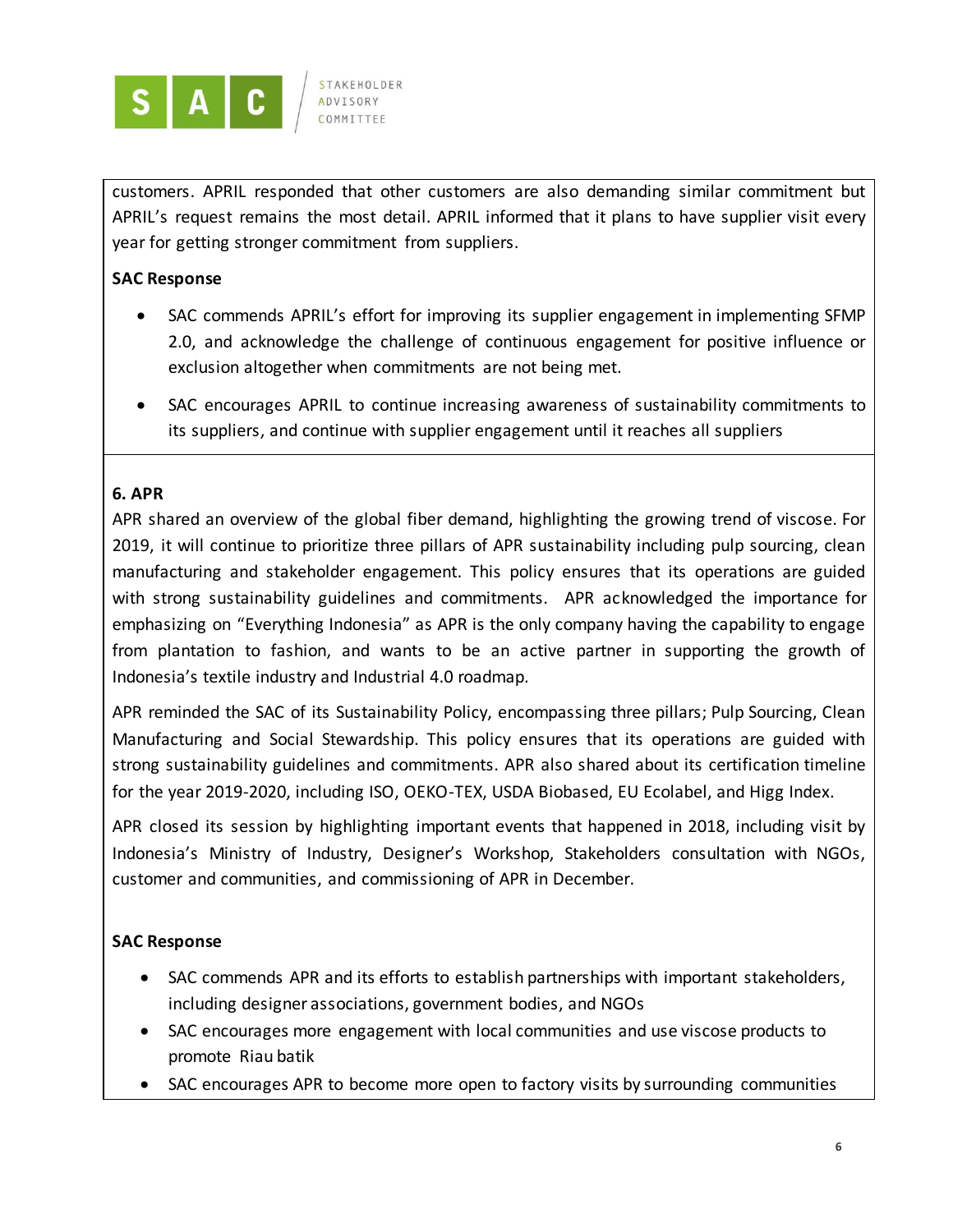

 SAC suggests the increase use of natural dyes to strengthen company's positioning in brand and reputation

### **7. Feedback from NGO**

SAC Member Al Azhar presented an update to SAC Members and APRIL on the feedback from NGO meeting in Pekanbaru, December 2018. Al Azhar emphasized NGOs strongly feel that SAC's recommendation is related to stakeholder's trust and that SAC is a representative of stakeholders to monitor SFMP 2.0 implementation. In terms of public communication, the NGOs viewed that publication is a form of responsibility of the SAC and that progress report on SFMP 2.0 implementation is important. Additionally, APRIL needs to explicitly say in its publications which of the initiatives derived from the recommendation of SAC. Other recommendations and requests from the NGOs were also discussed with APRIL.

Al Azhar shared the importance of quick and factual response from APRIL on issues that are critical to the NGOs, especially on forest fire as we are expecting a dry season according to Indonesia's Meteorological, Climatological, and Geophysical Agency (BMKG).

APRIL thank Al Azhar for the comprehensive report which is reflective of the closest situation and voice on the ground from Stakeholders. APRIL also acknowledge the concerns raised by NGO. On public communication, APRIL will look into ways to provide factual and complete information in speedier manner to the public, including to NGOs. On forest fire and hotspot, APRIL informed the SAC that it provides regular update to the Ministry of Environment and Forestry.

# **SAC Response**

- SAC recognizes Al Azhar's efforts at improving communication and trust building through dialogues with local NGOs
- SAC encourages APRIL to proactively provide timely information to local NGOs based on results of these dialogues and to build better partnerships with local stakeholders
- The Forest Hints article published on February 2019 was discussed. SAC is satisfied that the cleared area is not part of APRIL's supply chain and is an APL area operated by the community.

### **8. Stakeholder Engagement**

APRIL updated the SAC on its engagement activities with local, national and international stakeholders. To date, APRIL has been in collaboration with various local NGOs working on a range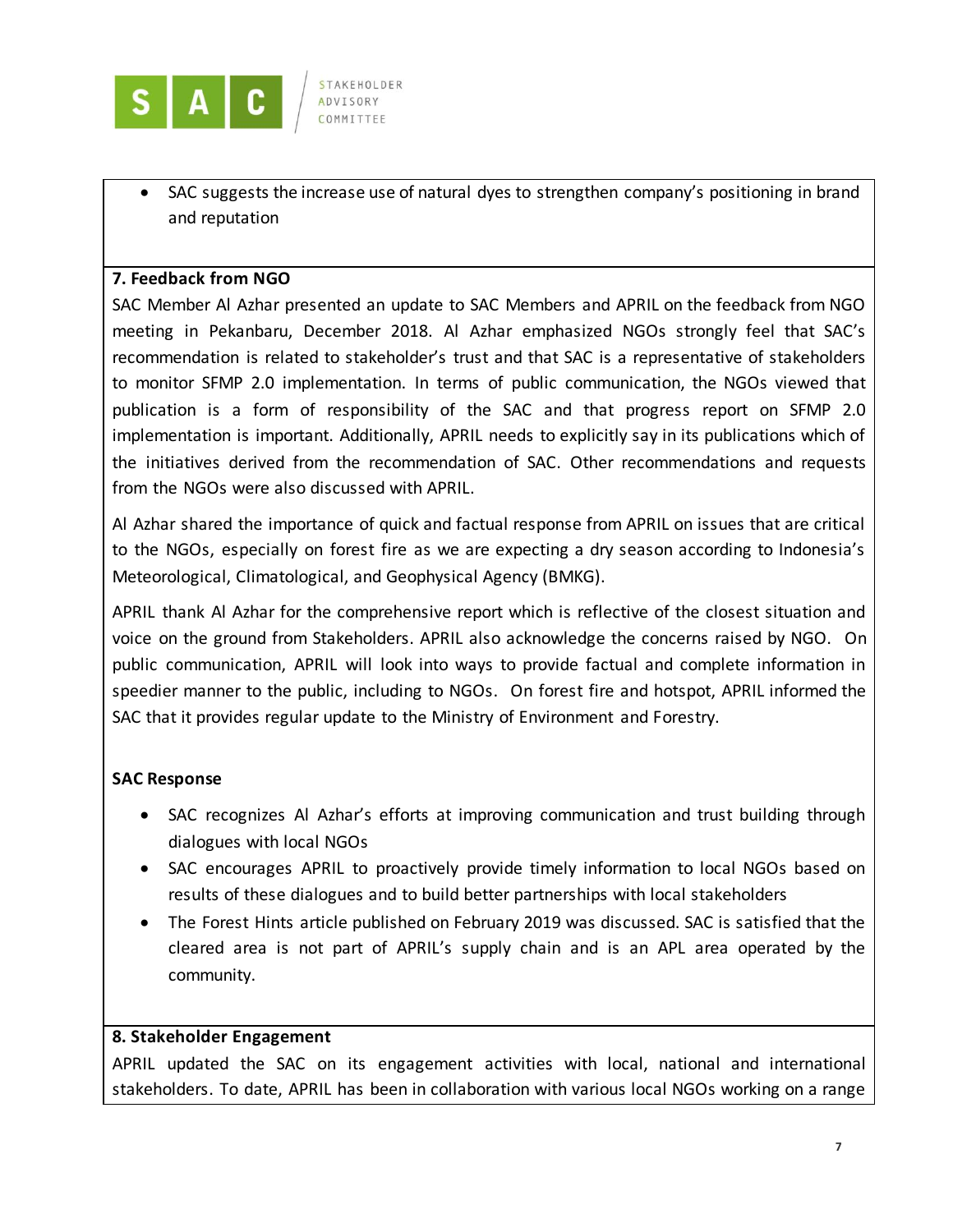

of activities, such as on peatland management, Fire Free Village Program (FFVP), monitoring of SFMP 2.0 implementation, and monitoring MoU between local fishermen group and RER. APRIL also presented to SAC a list of local NGOs that is currently in communication process for future collaboration. Additionally, APRIL just recently exchanged visits with a local NGO, which facilitates knowledge exchange on peat restoration as well as to unfold a future collaboration between two parties.

In relation to national stakeholder engagement, APRIL updated SAC on its recent participations in several workshops by the government on peatland restoration. APRIL also participated as speakers in events hosted by NGOs, research institutions and academia on gender leadership, Paludiculture, fire prevention and peat restoration, respectively. Moreover, APRIL is in communication with donors and NGOs for potential partnerships for capacity building. APRIL also updated SAC on the study by LPEM UI on economic and fiscal impacts of APRIL Group operations, which is currently being updated to include 2018 data. APRIL has also actively been involved in providing inputs and feedbacks to certification bodies and associations during the process of drafting and/or revising standards.

APRIL shared to SAC its activities and focus area of international stakeholder engagement. APRIL will maintain its participation in reporting initiatives, such as SPOTT and CDP, to demonstrate its commitment in transparency. APRIL is also working with numerous organizations on sustainable landscape.

### **SAC Response**

- SAC appreciates APRIL's engagement with the stakeholders and encourages APRIL to eventually prioritize its efforts for sustainable partnerships
- SAC recognizes APRIL's improvement in being more proactive for engagement with stakeholders from local, national and international levels
- SAC encourages APRIL to shift from CSR-approach of community development to partnerships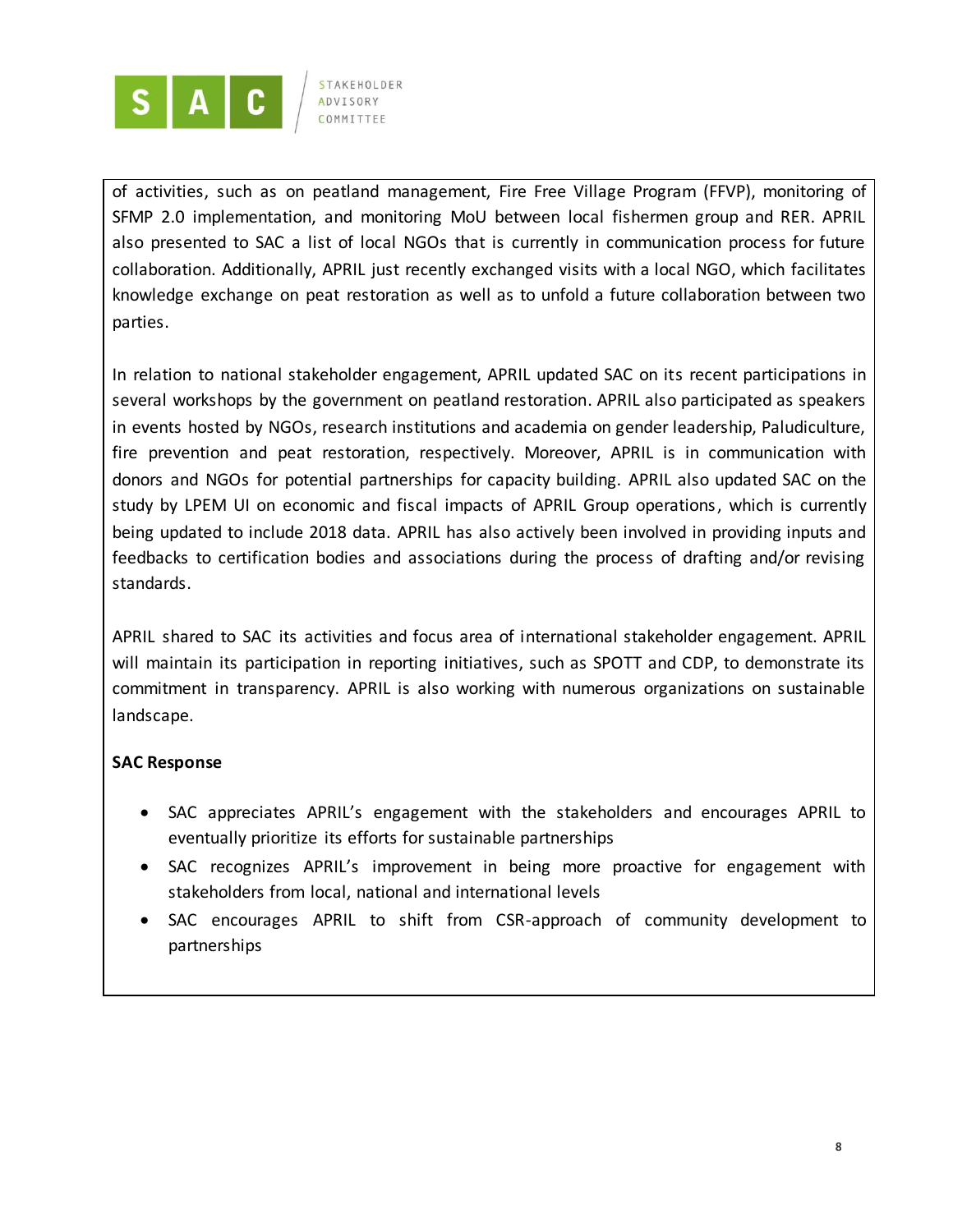

STAKEHOLDER **ADVISORY** COMMITTEE

### **9. Community Forestry**

APRIL shared its plan for establishing the Community Forestry initiatives, which propose economically competitive community-led forestry enterprise model that includes small grower tree farming and deliver socio-economic and conservation benefits. This would need to be align with existing regulatory frameworks, and contributing to SFMP 2.0 commitment "Proactive Support of Local Communities".

In February 2019 APRIL conducted initial workshop to examine options for small grower tree farms, identify agreements with incentives for tree growers, explore capacity building program to improve cooperative functions and management, and looking into enterprise options or alternatives for timber and non-timber product. APRIL reaffirms that to ensure project success will need cooperation from all relevant players – forest industry, local communities, and government. APRIL concluded with plans for next steps.

### **SAC Response**

- SAC recognizes the good directions on the community forest program, and recognize that community forest program may be managed differently than industrial forest.
- SAC reminded that this initiative should be focus on communities, and as such communities have the option to decide what model best meet their needs.
- SAC recommends APRIL to review SFMP 2.0 and the potential to create an addendum that allows community forests to meet the diverse needs of local communities
- To fulfill the success criteria of business development and delivering biodiversity and conservation outcomes, SAC encourages APRIL to provide necessary support or assistance in the process.

#### **10. SDG Impact Analysis**

APRIL reminded SAC of the three-phase process of the SDG Impact Assessment Analysis project; 1) Prioritization of SDG Goals, 2) Conducting impact pathway framework, 3) Impact assessment of APRIL's initiatives aligned with SDG goals and targets. APRIL completed the first phase, and is currently in the middle of phase 2. Report for APRIL prioritization of SDG is available publicly and was launched during the CEO Breakfast Meeting event hosted by KADIN (Indonesia's Chamber of Commerce), with panel discussion representing the government, association, and other private sector players.

As part of phase 2, APRIL together with consultants from PriceWaterhouse Coopers visited Pangkalan Kerinci for in depth interview of APRIL's initiatives that are aligned with the SDGs, as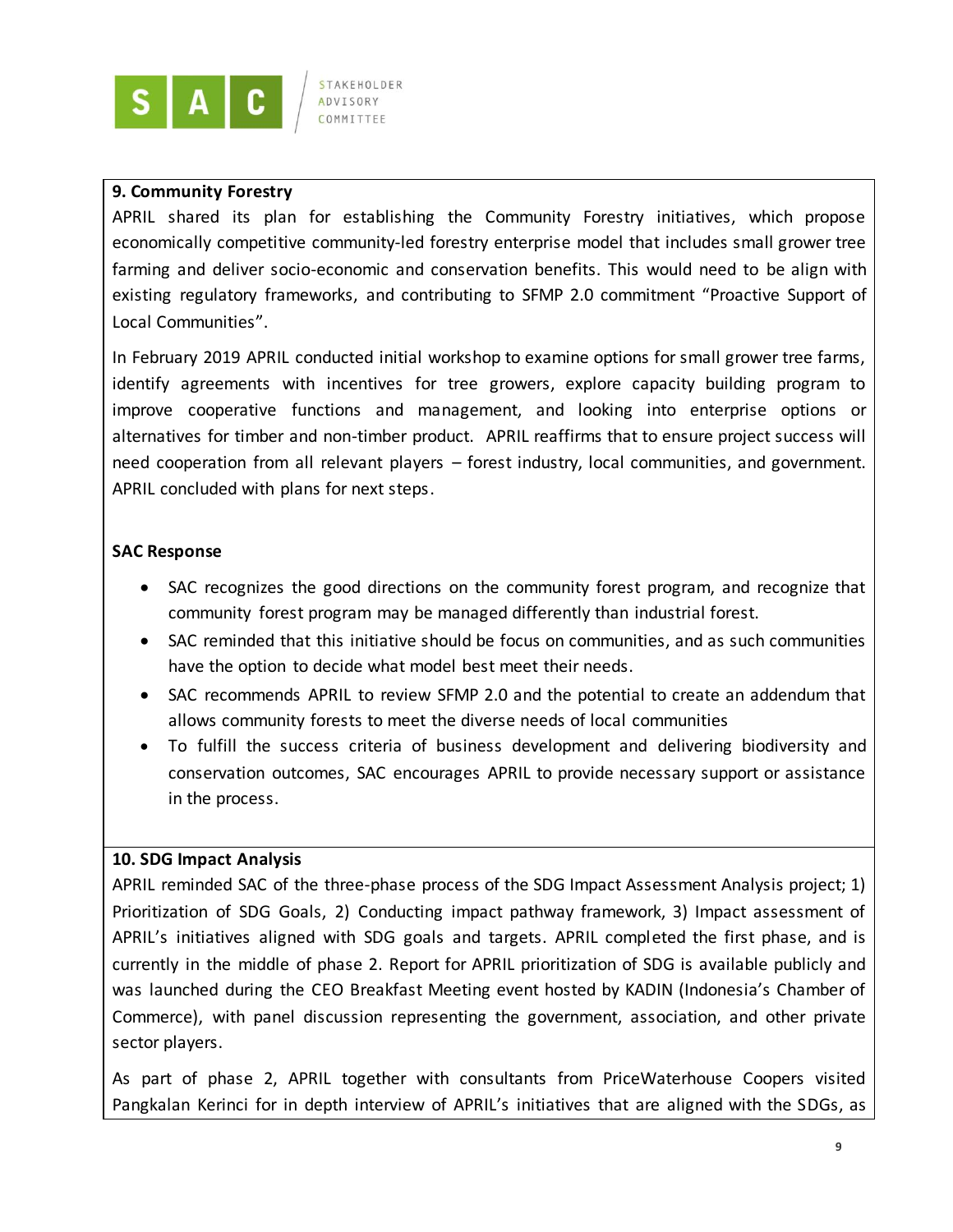

reference for the Impact Pathway Framework. APRIL updated that Impact Pathway Framework has been completed for 17 different initiatives with APRIL, ranging from its main operation to community engagement work. Final report on APRIL's Impact Pathway framework will be completed in April 2019. APRIL will consult with UNDP on this result. Following the Impact Pathway framework, APRIL will move forward with data collection and impact assessment.

### **SAC Response**

- SAC recognizes the pioneering effort of APRIL and encourages to share its learning experience to internal and external stakeholders
- SAC encourage APRIL to develop further impact analysis that also accounts operations and initiatives of Asia Pacific Rayon (APR)
- SAC acknowledges that this SDG impact analysis captures both positive and negative impacts

# **11. International, National and Local Communications Updates**

APRIL presented key progress for the International, national and local communications action plans during the first quarter of 2019. Various programs of APRIL, including the SDG Impact Analysis and Community Development programs have been featured in multiple national print medias and news channels. Proactively, APRIL also produced its own digital contents and amplify those throughout various platforms.

APRIL has also hosted a large number of visits to Kerinci sites for a range of stakeholders, such as NGOs, national and local governments, universities, academics, associations and international institutions. In addition, there were a number of key events that involved national key stakeholders, such as CEO Breakfast with Indonesia Chamber of Commerce (KADIN) on APRIL's SDG study as well as APR Gala Dinner with Indonesia's Ministry of Industry. In addition, APRIL presents to SAC on current social media coverages for enhancing APRIL's employee branding.

### **SAC Response**

- SAC commends APRIL's continuous improvement in national and local communications
- SAC recommends the SAC minutes to be delivered in a more engaging formats and in bilingual format for international and local audiences
- SAC recommends to develop a more personalized means of communications when delivering messages and/or stories to relevant stakeholders